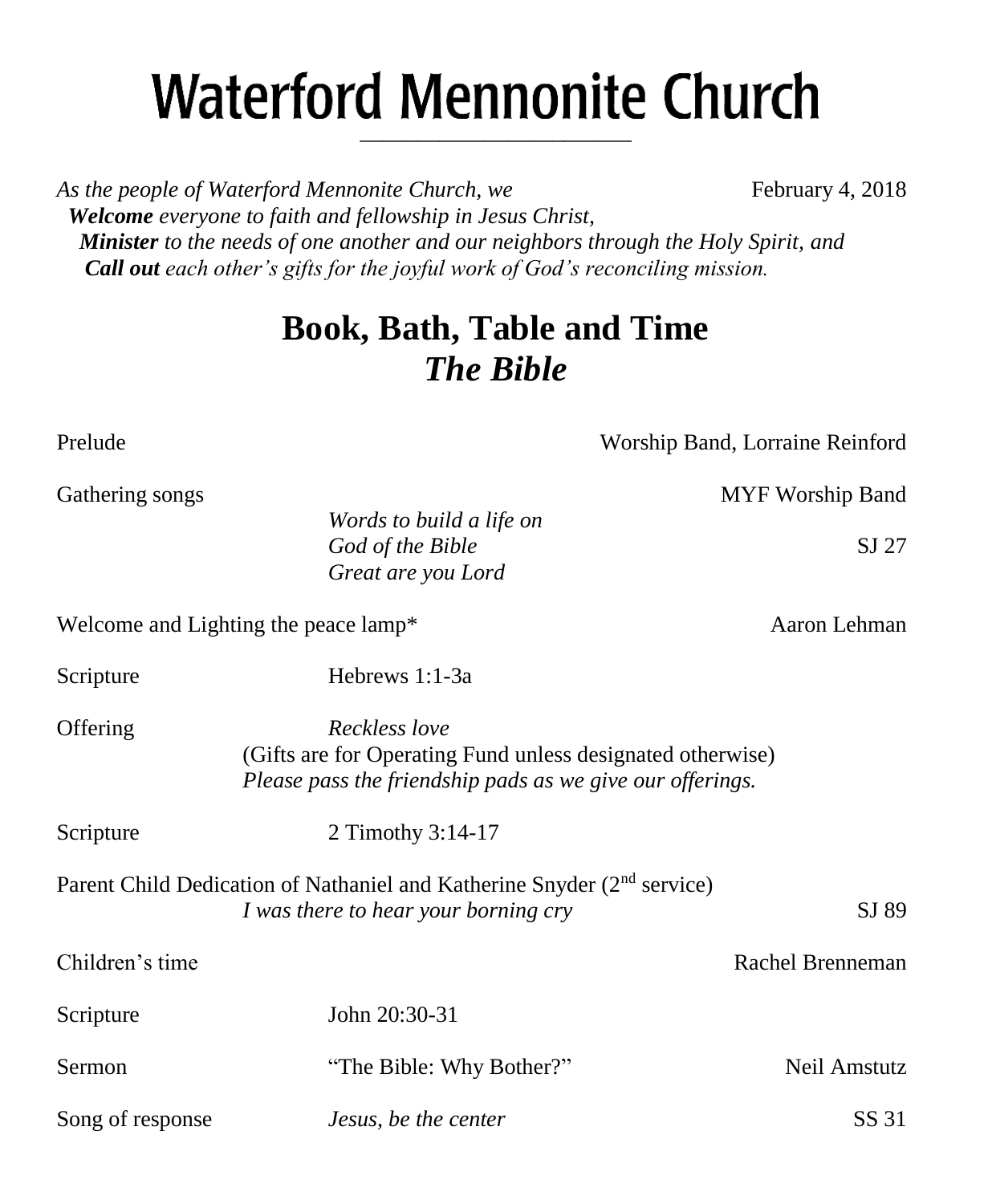Congregational prayer Andrew Hartzler

**Benediction** 

Sending song *Seeds*

H = *Hymnal: A Worship Book*; SJ = *Sing the Journey; SS = Sing the Story*

\*We light the peace lamp every Sunday to lament all unnecessary and violent loss of life around the world.

## **Living Stream Worship: The services are live streamed at** [www.waterfordchurch.org](http://www.waterfordchurch.org/)

## **Today**

| $8:00/10:45$ a.m. Worship |                                                                    |
|---------------------------|--------------------------------------------------------------------|
| $9:15$ a.m.               | Coffee and fellowship                                              |
| $9:30$ a.m.               | Nurture Hour $-\text{classes}$ for all ages                        |
| $12:00$ p.m.              | Fellowship Meal hosted by Open Door and Praying Companions classes |

## **Welcome Guests**

Large print copies of the bulletin and the hymnal and hearing aid systems are available from the ushers. Sermon boards for children are available at the back door; please pick one up as you enter. You are invited to bring infants through age two children to the nursery. Pick up the newsletter, *Buzz,* from the welcome kiosk in the foyer.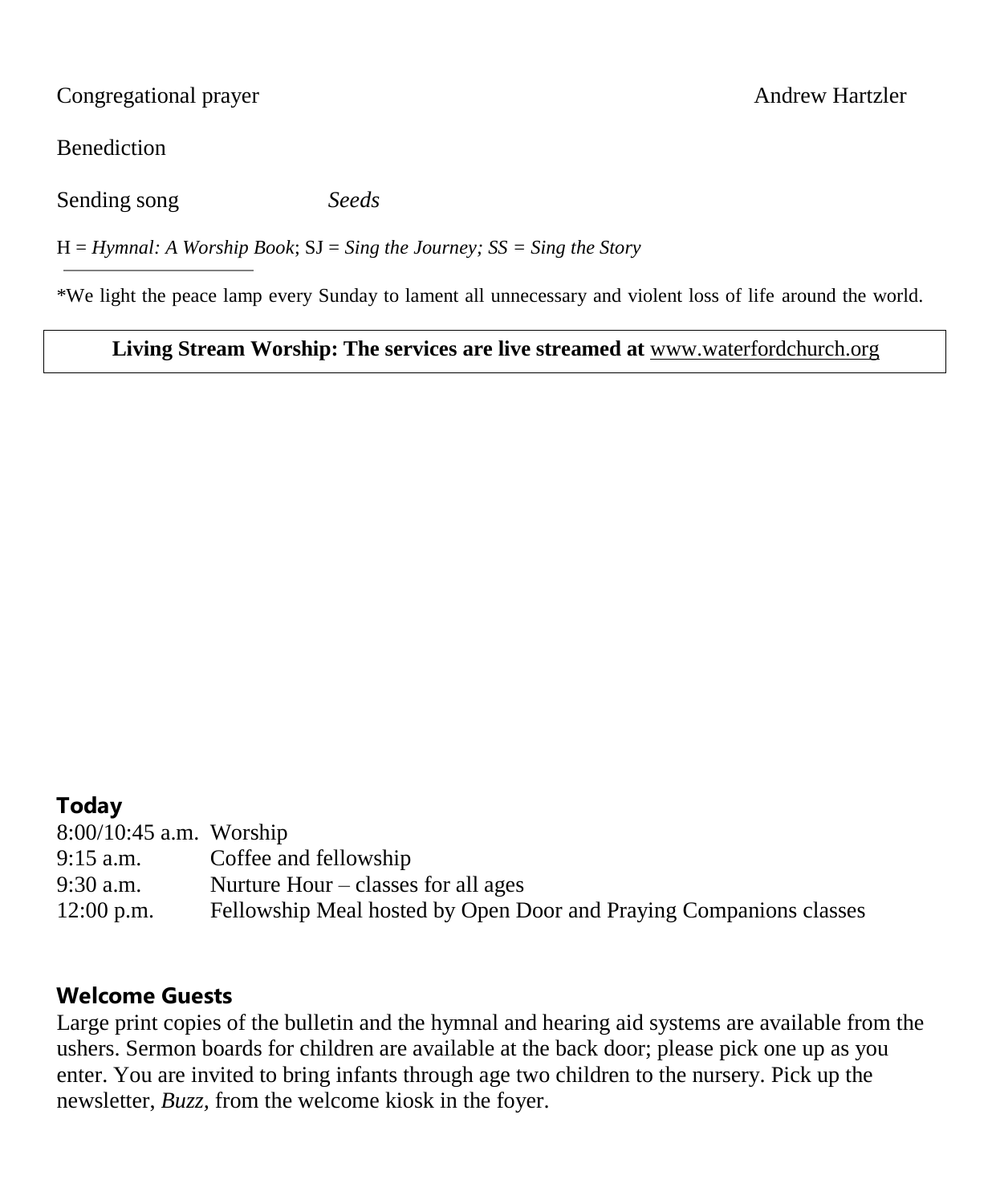## **Prayers for Brothers and Sisters**

This week we remember in prayer college student *Cristian Romero* who is a junior at Eastern Mennonite University.

*John and Dee Birkey* as they leave this week for one month to work at Rio Grande Bible Institute in Edinburg, Texas.

*LeRoy and Sherry Mast,* now of Greenfield Indiana, leaving this week for a seven-week SOOP assignment, serving first in Carlsbad, New Mexico and then in Bloomfield, New Mexico.

*Pastor Cindy* sharing her sermon on "Old Testament and Immigration" today at Belmont Mennonite Church.

The *Hope for the Future* gathering in San Antonio on Feb. 8-11, an annual event which brings together leaders of color from across Mennonite Church USA to explore the ways that power, privilege and racism function in our denomination.

Mennonite Mission Network requests prayer for *Juliet Kilpin* of the Anabaptist Network in the United Kingdom. Pray for her as she serves among refugees in Calais, France, through advocacy, presence, and training in nonviolence.

Rejoice with *Simon & Elsie Yoder* who celebrated their 61<sup>st</sup> anniversary yesterday, Feb. 3.

#### **Welcome Team**

| Greeter/Hosts  | Loren & Miriam Stauffer; Sandy Kauffman                              |  |  |
|----------------|----------------------------------------------------------------------|--|--|
| <b>Ushers</b>  | Bruce Snyder, Jerry Golden, Dale Miller (1 <sup>st</sup> );          |  |  |
|                | Glenn Reinford, Byron Yoder, Bob Shetler $(2nd)$                     |  |  |
| <b>Nursery</b> | Andrea Golden, Amanda Stoltzfus (1 <sup>st</sup> ); Barb Westerbeek, |  |  |
|                | Kathy Myers (Nurture); Mariko & Jeff Claassen $(2^{nd})$             |  |  |
| Audiovisual    | Colin Berkey, Jeff Claassen, Félix Pérez Diener                      |  |  |